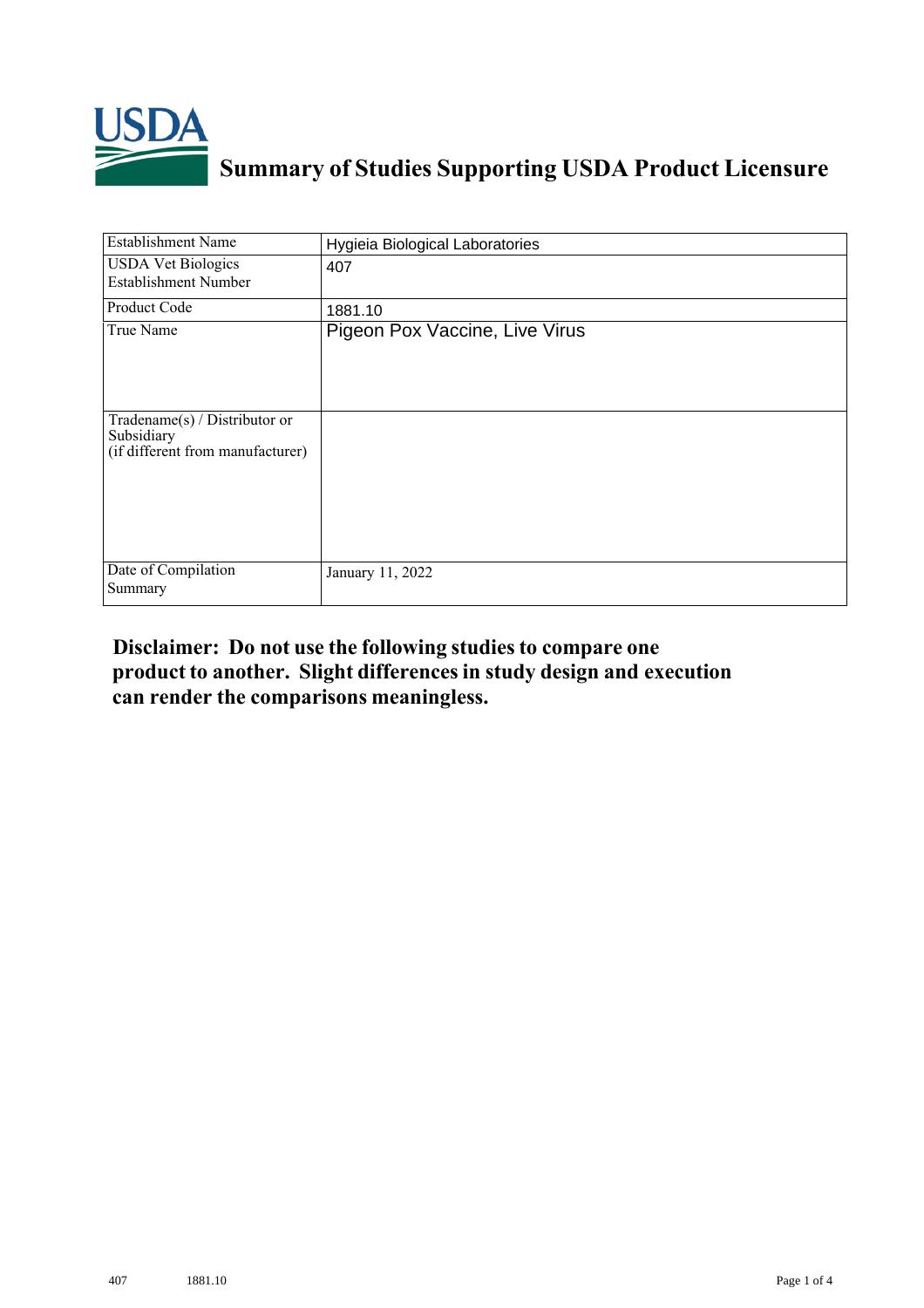| <b>Study Type</b>              | Efficacy                                                                       |  |  |  |  |  |  |  |
|--------------------------------|--------------------------------------------------------------------------------|--|--|--|--|--|--|--|
| <b>Pertaining to</b>           | Fowl Pox Virus (FPV)                                                           |  |  |  |  |  |  |  |
| <b>Study Purpose</b>           | Demonstrate efficacy against challenge with a virulent strain of<br><b>FPV</b> |  |  |  |  |  |  |  |
| <b>Product Administration</b>  | One dose administered through wing-web at 8 weeks of age                       |  |  |  |  |  |  |  |
| <b>Study Animals</b>           | Eight-week-old specific pathogen free chickens divided into 3                  |  |  |  |  |  |  |  |
|                                | groups:                                                                        |  |  |  |  |  |  |  |
|                                | Group 1:32 chickens vaccinated and challenged with virulent<br><b>FPV</b>      |  |  |  |  |  |  |  |
|                                | Group 2: 32 chickens sham vaccinated and challenged with                       |  |  |  |  |  |  |  |
|                                | virulent FPV (positive control)                                                |  |  |  |  |  |  |  |
|                                | Group 3: 21 chickens left as sentinels (negative control) and not              |  |  |  |  |  |  |  |
|                                | challenged                                                                     |  |  |  |  |  |  |  |
| <b>Challenge Description</b>   | Chickens were challenged at 3 weeks post-vaccination using a                   |  |  |  |  |  |  |  |
|                                | virulent strain of FPV obtained from USDA                                      |  |  |  |  |  |  |  |
| <b>Interval observed after</b> | The FPV challenged chickens were observed at 2 to 4 days                       |  |  |  |  |  |  |  |
| challenge                      | interval for 10 days post-challenge for clinical signs of FPV                  |  |  |  |  |  |  |  |
|                                | infection.                                                                     |  |  |  |  |  |  |  |
| <b>Results</b>                 | Vaccinates and controls were evaluated in terms of FPV induced                 |  |  |  |  |  |  |  |
|                                | specific clinical signs.                                                       |  |  |  |  |  |  |  |
|                                |                                                                                |  |  |  |  |  |  |  |
|                                | Birds with positive clinical signs and/or mortality:                           |  |  |  |  |  |  |  |
|                                | Group 1: 0/32 positive for FPV                                                 |  |  |  |  |  |  |  |
|                                | Group 2: 32/32 positive for FPV                                                |  |  |  |  |  |  |  |
|                                | Group 3: 0/21 positive for FPV                                                 |  |  |  |  |  |  |  |
|                                | The requirements of 9 CFR 113.326 were met for FPV.                            |  |  |  |  |  |  |  |
|                                | See table on attached page                                                     |  |  |  |  |  |  |  |
|                                |                                                                                |  |  |  |  |  |  |  |
| <b>USDA Approval Date</b>      | 06/25/2012                                                                     |  |  |  |  |  |  |  |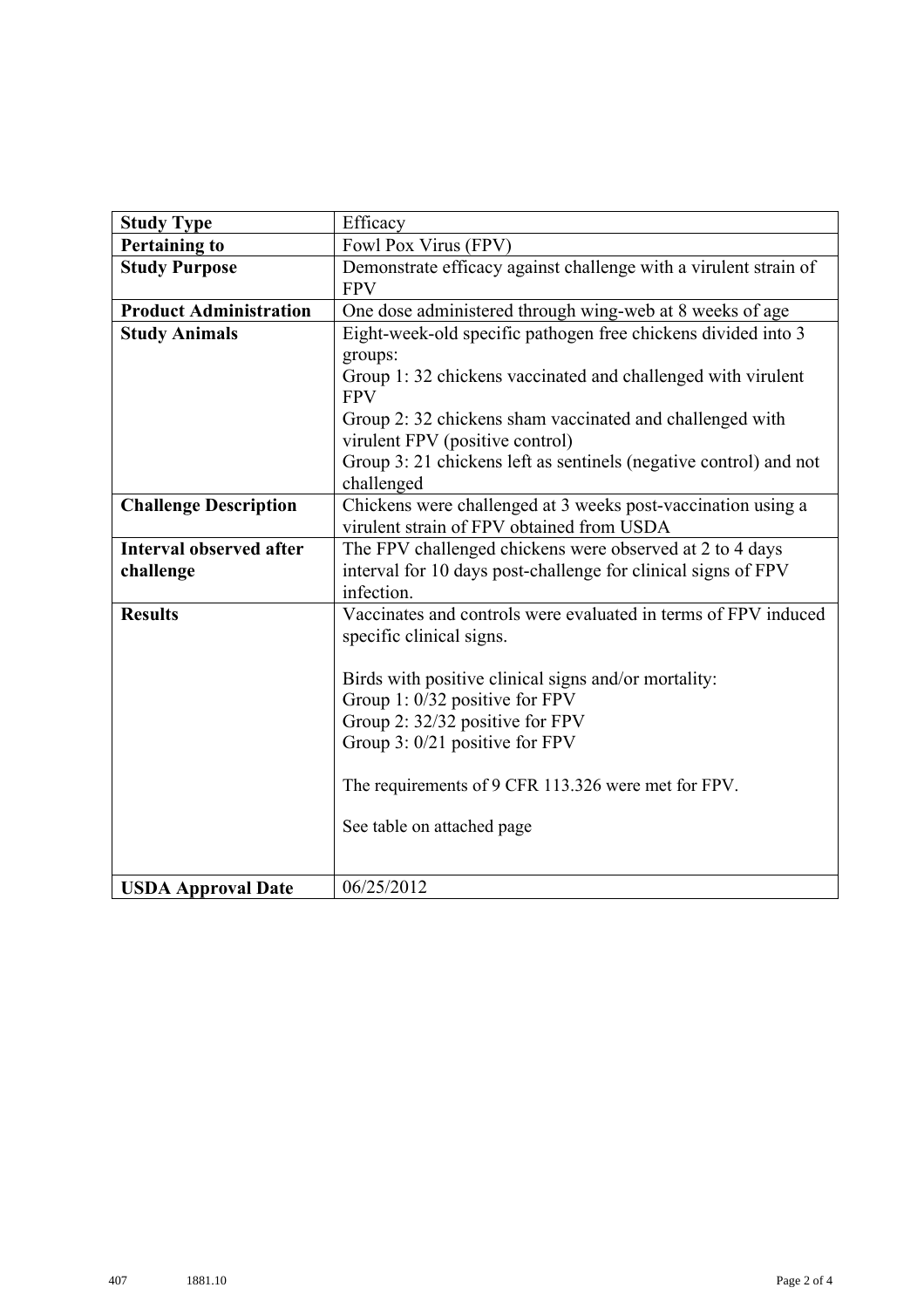| Group | Bird ID | FPV clinical            |  |
|-------|---------|-------------------------|--|
|       |         | signs                   |  |
|       | 384     | $\mathbf X$             |  |
|       | 452     | $\mathbf X$             |  |
|       | 462     | $\mathbf X$             |  |
|       | 478     | $\mathbf X$             |  |
|       | 486     | $\mathbf X$             |  |
|       | 492     | $\mathbf{\bar{X}}$      |  |
|       | 516     | $\mathbf X$             |  |
|       | 573     | $\mathbf{\bar{X}}$      |  |
|       | 584     | $\mathbf X$             |  |
|       | 609     | $\mathbf X$             |  |
|       | 639     | $\bar{\mathbf{X}}$      |  |
|       | 691     | $\mathbf X$             |  |
|       | 696     | $\mathbf{\bar{X}}$      |  |
|       | 702     | $\mathbf X$             |  |
|       | 706     | $\bf{X}$                |  |
|       | 728     | $\mathbf{\bar{X}}$      |  |
|       | 740     | $\mathbf X$             |  |
|       | 760     | $\mathbf X$             |  |
|       | 777     | $\mathbf X$             |  |
|       | 805     | $\mathbf X$             |  |
|       | 816     | $\mathbf{\bar{X}}$      |  |
|       | 843     | $\mathbf X$             |  |
|       | 853     | $\mathbf{\bar{X}}$      |  |
|       | 855     | $\mathbf X$             |  |
|       | 856     | $\mathbf X$             |  |
|       | 861     | $\mathbf X$             |  |
|       | 897     | $\mathbf X$             |  |
|       | 907     | $\mathbf{\bar{X}}$      |  |
|       | 931     | $\mathbf X$             |  |
|       | 971     | $\bf{X}$                |  |
|       | 979     | $\mathbf{\bar{X}}$      |  |
|       | 999     | $\mathbf{\overline{X}}$ |  |

Table below is for the birds classified as positive for FPV induced clinical signs. All other birds remained normal.

No mortality was seen in any of the challenged birds.